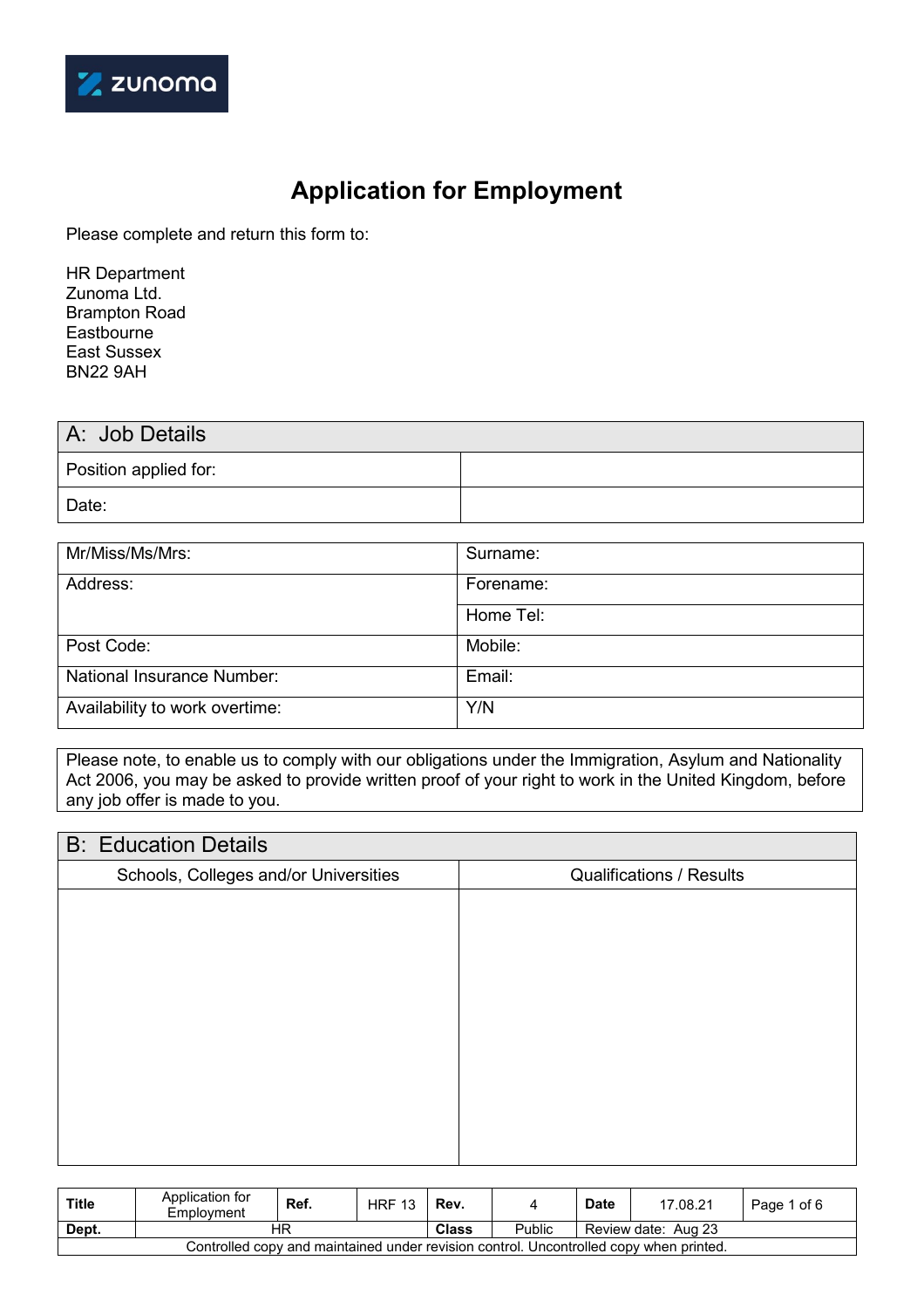

# Other Training or Qualifications obtained

## C: Employment Details

Please give full details of your employment during the last 5 years, or since you reached the age of 16, whichever is the shorter period. All dates must be continuous, and a note below must explain any breaks in employment. Continue on additional sheets if necessary.

| <b>Present Employer</b>     |      |                              |                       |             |
|-----------------------------|------|------------------------------|-----------------------|-------------|
| Employers name &<br>address | Date | Job Title & Responsibilities | Reason for<br>Leaving | Salary/Wage |
|                             |      |                              |                       |             |
|                             |      |                              |                       |             |

| <b>Work Experience</b> |       |                                |            |  |  |  |  |
|------------------------|-------|--------------------------------|------------|--|--|--|--|
| Employers name &       | Date  | Job Title and Responsibilities | Reason for |  |  |  |  |
| address                | From: |                                | Leaving    |  |  |  |  |
|                        |       |                                |            |  |  |  |  |
|                        |       |                                |            |  |  |  |  |
|                        |       |                                |            |  |  |  |  |
|                        |       |                                |            |  |  |  |  |
|                        |       |                                |            |  |  |  |  |
|                        |       |                                |            |  |  |  |  |
|                        |       |                                |            |  |  |  |  |
|                        |       |                                |            |  |  |  |  |
|                        |       |                                |            |  |  |  |  |
|                        |       |                                |            |  |  |  |  |
|                        |       |                                |            |  |  |  |  |
|                        |       |                                |            |  |  |  |  |
|                        |       |                                |            |  |  |  |  |

## Explanation regarding any breaks in employment

| <b>Title</b>                                                                           | Application for<br>Employment | Ref.         | <b>HRF 13</b> | Rev. |                     | <b>Date</b> | 17.08.21 | Page 2 of 6 |
|----------------------------------------------------------------------------------------|-------------------------------|--------------|---------------|------|---------------------|-------------|----------|-------------|
| Dept.                                                                                  | НR                            | <b>Class</b> | Public        |      | Review date: Aug 23 |             |          |             |
| Controlled copy and maintained under revision control. Uncontrolled copy when printed. |                               |              |               |      |                     |             |          |             |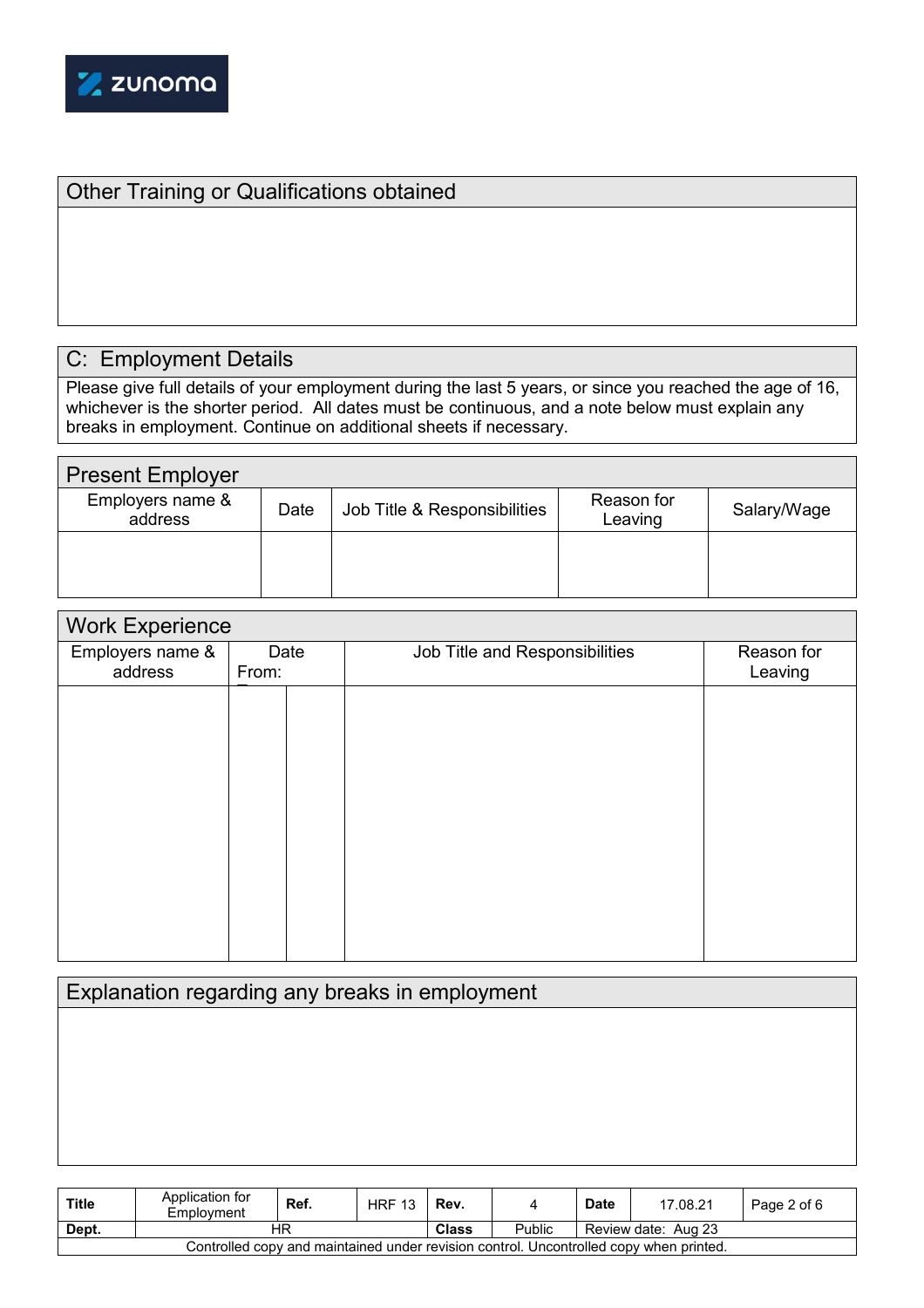

## Job Requirements

In no more than 700 words, please use this space to explain how your skills and experience meet the requirements of this job.

If you have a job specification and/or job description for the role which you are applying, please use this to assist with the completion of this section.

You may draw on skills, knowledge, experiences gained from paid/unpaid work, domestic responsibilities, education and training courses, leisure interests and voluntary activities.

Details of any achievements or distinctions that you consider relevant should be included.

| <b>Title</b>                                                                           | Application for<br>Employment | Ref.         | <b>HRF 13</b> | Rev. |                     | <b>Date</b> | 17.08.21 | Page 3 of 6 |
|----------------------------------------------------------------------------------------|-------------------------------|--------------|---------------|------|---------------------|-------------|----------|-------------|
| Dept.                                                                                  | ΗR                            | <b>Class</b> | Public        |      | Review date: Aug 23 |             |          |             |
| Controlled copy and maintained under revision control. Uncontrolled copy when printed. |                               |              |               |      |                     |             |          |             |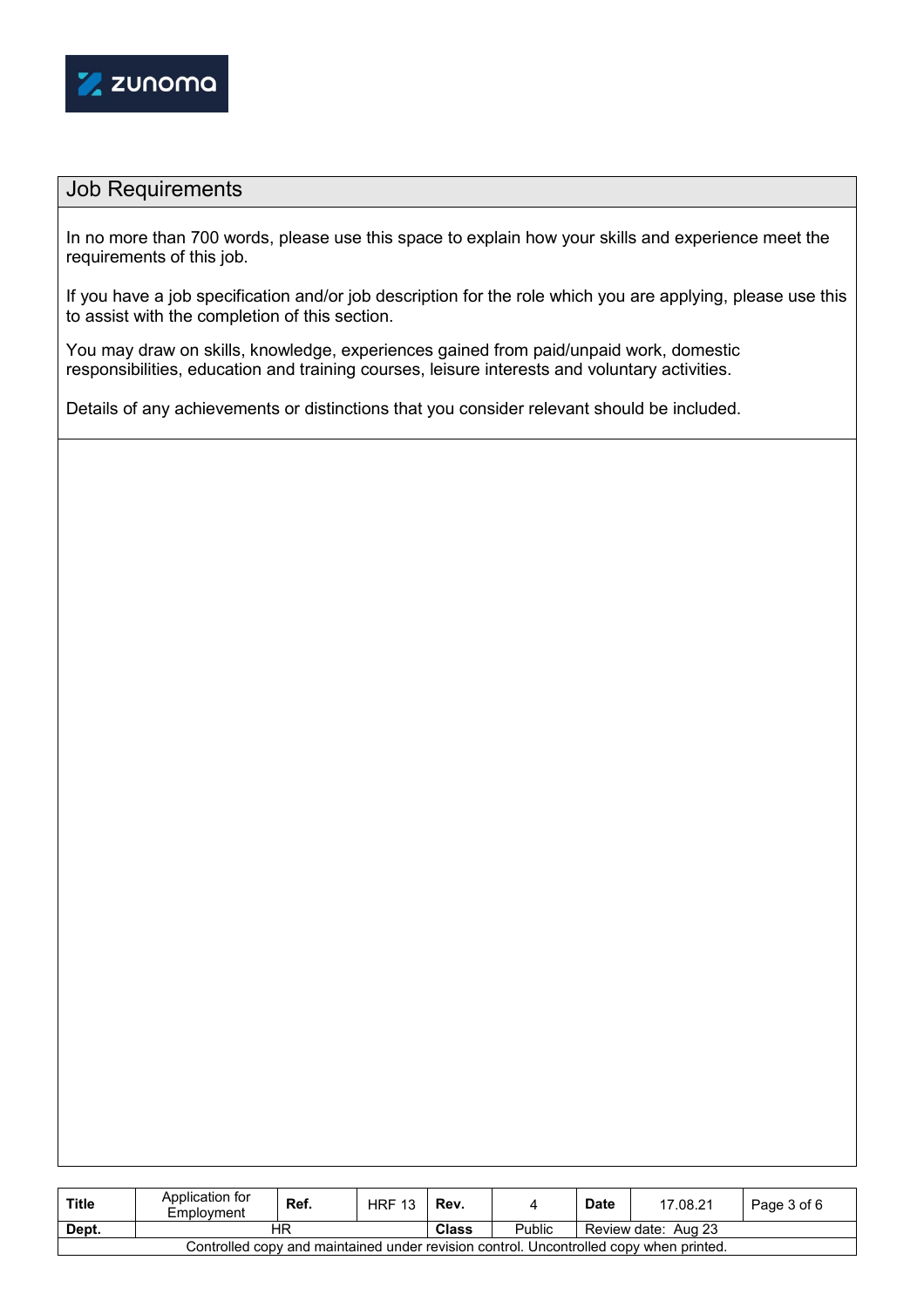

| D: References |                                                                            |             |  |  |  |  |  |
|---------------|----------------------------------------------------------------------------|-------------|--|--|--|--|--|
|               | Please give details of two referees, one being your current/last employer. |             |  |  |  |  |  |
| Name:         |                                                                            | Name:       |  |  |  |  |  |
| Address:      |                                                                            | Address:    |  |  |  |  |  |
| Tel No:       |                                                                            | Tel No:     |  |  |  |  |  |
| Email:        |                                                                            | Email:      |  |  |  |  |  |
| Occupation:   |                                                                            | Occupation: |  |  |  |  |  |

### E: Rehabilitation of Offenders Act 1974

Please give details below of any unspent criminal convictions. This information is required to enable the company to assess whether the conviction(s) presents grounds for not taking your application further.

You are required to disclose all convictions or disciplinary action/pending cautions.

The information you provide will be treated in the strictest confidence. Having a conviction will not necessarily stop consideration for employment. Circumstances and background of the offence(s) will be taken into account when considering suitability for the role, should your application be successful.

|                                                          | <b>YES</b> | <b>NO</b> |
|----------------------------------------------------------|------------|-----------|
| Do you have any unspent convictions?                     |            |           |
| If yes, please describe below, including dates:          |            |           |
|                                                          |            |           |
|                                                          | <b>YES</b> | <b>NO</b> |
| Do you have any convictions, relating to theft or fraud? |            |           |
| If yes, please describe below, including dates:          |            |           |
|                                                          |            |           |
|                                                          |            |           |
|                                                          |            |           |
|                                                          |            |           |
|                                                          |            |           |
|                                                          |            |           |

| <b>Title</b>                                                                           | Application for<br>Employment | Ref.         | <b>HRF 13</b> | Rev. |                     | <b>Date</b> | 17.08.21 | Page 4 of 6 |
|----------------------------------------------------------------------------------------|-------------------------------|--------------|---------------|------|---------------------|-------------|----------|-------------|
| Dept.                                                                                  | НR                            | <b>Class</b> | Public        |      | Review date: Aug 23 |             |          |             |
| Controlled copy and maintained under revision control. Uncontrolled copy when printed. |                               |              |               |      |                     |             |          |             |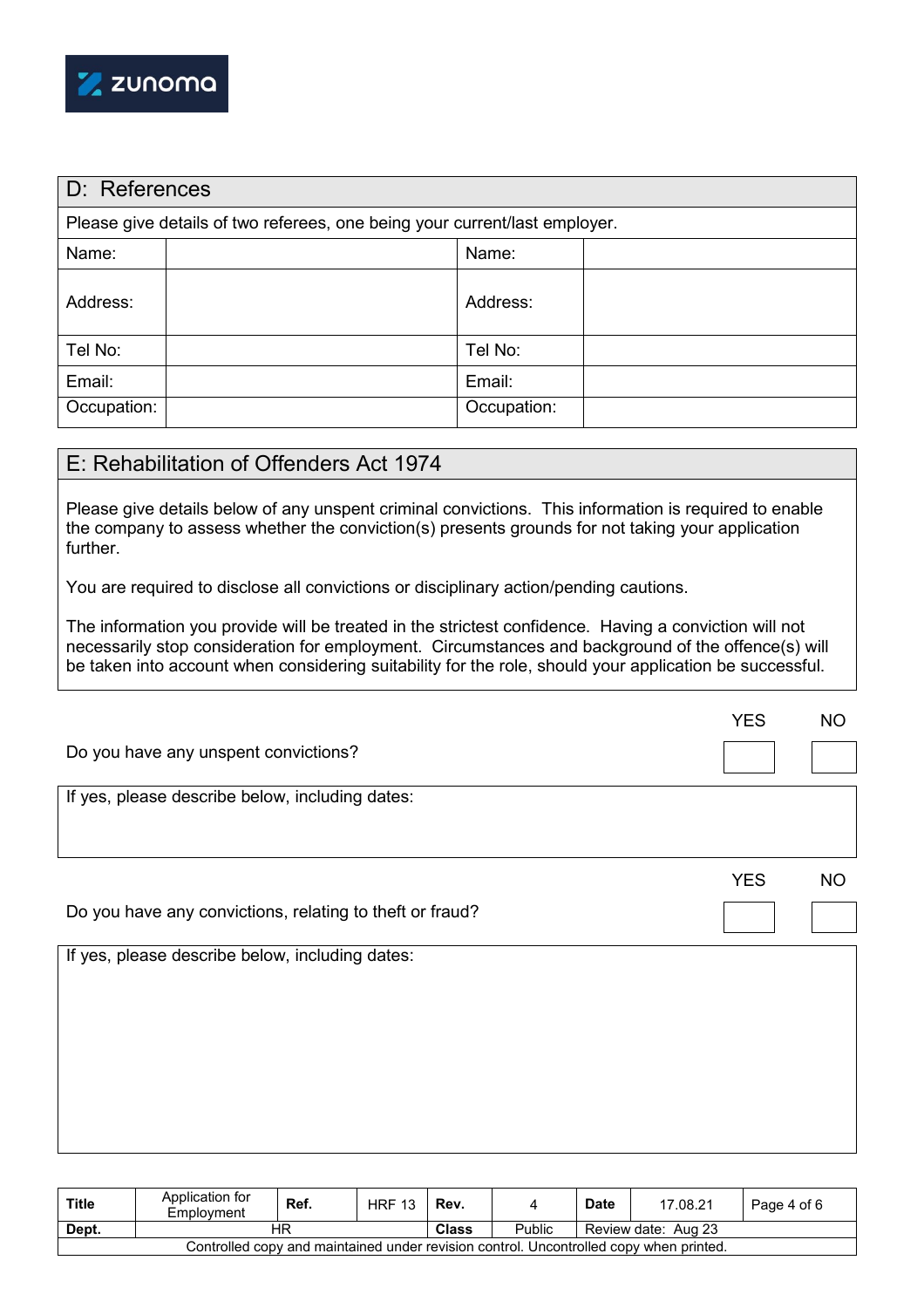

| YES | <b>NO</b> |
|-----|-----------|
|-----|-----------|

Do you have any objection to enquiries made by Zunoma Ltd for DBS (Disclosure Barring Service) and credit checks?

If yes, please describe below, including dates:

If you are invited for interview, do any reasonable adjustments need to be made to accommodate a disability?

**YES** 

If yes, please describe below, your requirements:

#### F: Declaration

If an offer of employment is made, then the following rules apply:

The employee will be subject to a Probationary Period, during which time progress will be monitored the immediate Line Manager. Employment may be terminated with appropriate notice in accordance with the provisions of the Employment Rights Act 1996 (and amendments).

The Company holds the right to extend the Probationary Period if deemed necessary.

I certify that the above information given by me on this form is accurate and that my experience is genuinely represented, and qualifications claimed have been attained. I am aware that, should employment commence, it is subject to the information being correct, the receipt of two satisfactory references, and a satisfactory DBS (Disclosure Barring Service) Certificate. I understand that falsification of any information contained therein will result in immediate termination of my employment and I will have no rights of recourse.

I hereby give consent to the Company processing the data supplied on this application form for the purpose of recruitment and selection. I understand I have the right to be forgotten and can request this at any time.

I accept that if my application is successful, this document will form part of my HR file, in that case, I consent to the data on it being processed for all purposes in connection with my employment.

| <b>Title</b>                                                                           | Application for<br>Employment | Ref. | <b>HRF 13</b> | Rev.         |        | <b>Date</b> | 17.08.21            | Page 5 of 6 |
|----------------------------------------------------------------------------------------|-------------------------------|------|---------------|--------------|--------|-------------|---------------------|-------------|
| Dept.                                                                                  | НF                            |      |               | <b>Class</b> | Public |             | Review date: Aug 23 |             |
| Controlled copy and maintained under revision control. Uncontrolled copy when printed. |                               |      |               |              |        |             |                     |             |